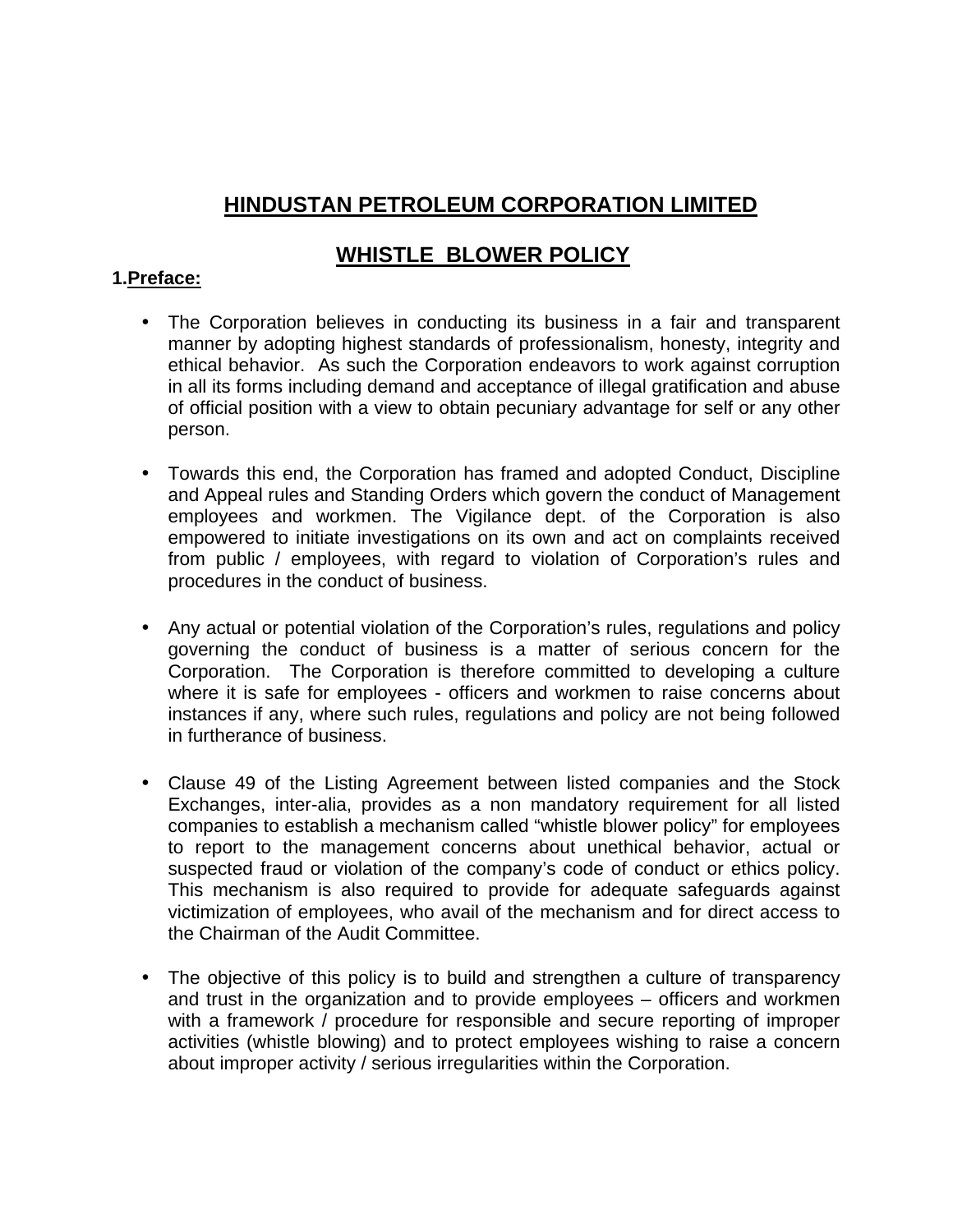• The policy does not absolve employees - officers / workmen from their duty of confidentiality in the course of their work. It is also not a route for taking up personal grievance.

### **2.Definitions:**

- 1. **"Corporation"** means Hindustan Petroleum Corporation Limited.
- 2. **"Audit Committee"** means the Audit Committee constituted by the Board of Directors of the Company in accordance with Section 292A of the Companies Act, 1956 and read with Clause 49 of the Listing Agreement with the Stock Exchanges.
- 3. **"Competent Authority"** means the Chairman & Managing Director of the Corporation and will include any person(s) to whom he may delegate any of his powers as the Competent Authority under this policy from time to time.
- 4. **"Employee"** means a Management employee (officer) as defined in the Conduct, Discipline and Appeal rules applicable to Management employees and permanent workmen as defined in the applicable Standing Orders for Marketing establishments / Mumbai Refinery and Visakh Refinery of the Corporation. and includes a person on deputation to the Corporation.
- 5. **"Improper Activity"** means any activity by an employee of the Corporation that is undertaken in performance of his or her official duty, whether or not that act is within the scope of his or her employment, and that is in violation of any law or the rules of conduct applicable to the employee, including but not limited to abuse of authority, breach of contract, manipulation of company data, pilferage of confidential / proprietary information, criminal offence, corruption, bribery, theft, conversion or misuse of the Corporation's property, fraudulent claim, fraud or willful omission to perform the duty, or that is economically wasteful or involving gross misconduct, incompetence or gross inefficiency and any other unethical biased favoured or imprudent act.

Activities which have no nexus to the working of the Corporation and are purely of personal nature are specifically excluded from the definition of Improper Activity.

6. **"Investigators"** mean those persons authorized, appointed, consulted or approached by the Chairman & Managing Director / Competent Authority in connection with conducting investigation into a protected disclosure and includes the Auditors of the Corporation.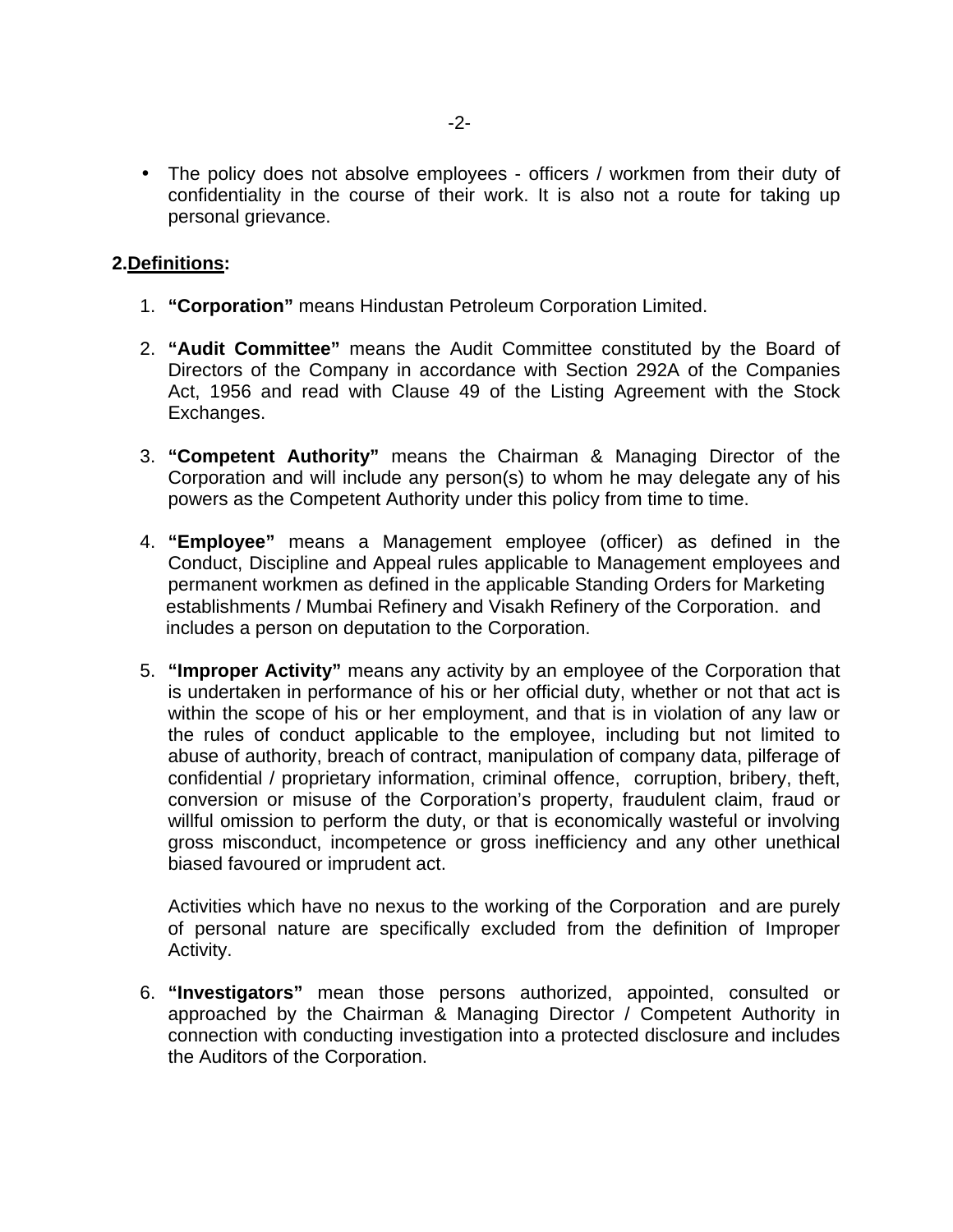- 7. **"Protected Disclosure"** means any communication made in good faith that discloses or demonstrates information that may evidence unethical or "Improper Activity".
- 8. **"Service Rules"** means the Conduct, Discipline and Appeal rules in case of Management employees and the applicable Standing Orders in case of employees other than Management employees.
- 9. **"Subject"** means an employee officer / workmen against or in relation to whom a Protected Disclosure has been made or evidence gathered during the course of an investigation.
- 10. **"Whistle Blower"** means and Employee making a Protected Disclosure under this policy.

#### **3.Eligibility**:

All employees of the Corporation are eligible to make "Protected Disclosures".

### **4.Guiding Principles:**

- 1. Protected disclosures are acted upon in a time bound manner.
- 2. Complete confidentiality of the Whistle Blower is maintained
- 3. The Whistle Blower and / or the person(s) processing the Protected Disclosure are not subjected to victimization.
- 4. Evidence of the Protected Disclosure is not concealed and appropriate action including disciplinary action is taken in case of attempts to conceal or destroy evidence.
- 5. Subject of the Protected Disclosure i.e person against or in relation to whom a protected disclosure has been made, is provided an opportunity of being heard.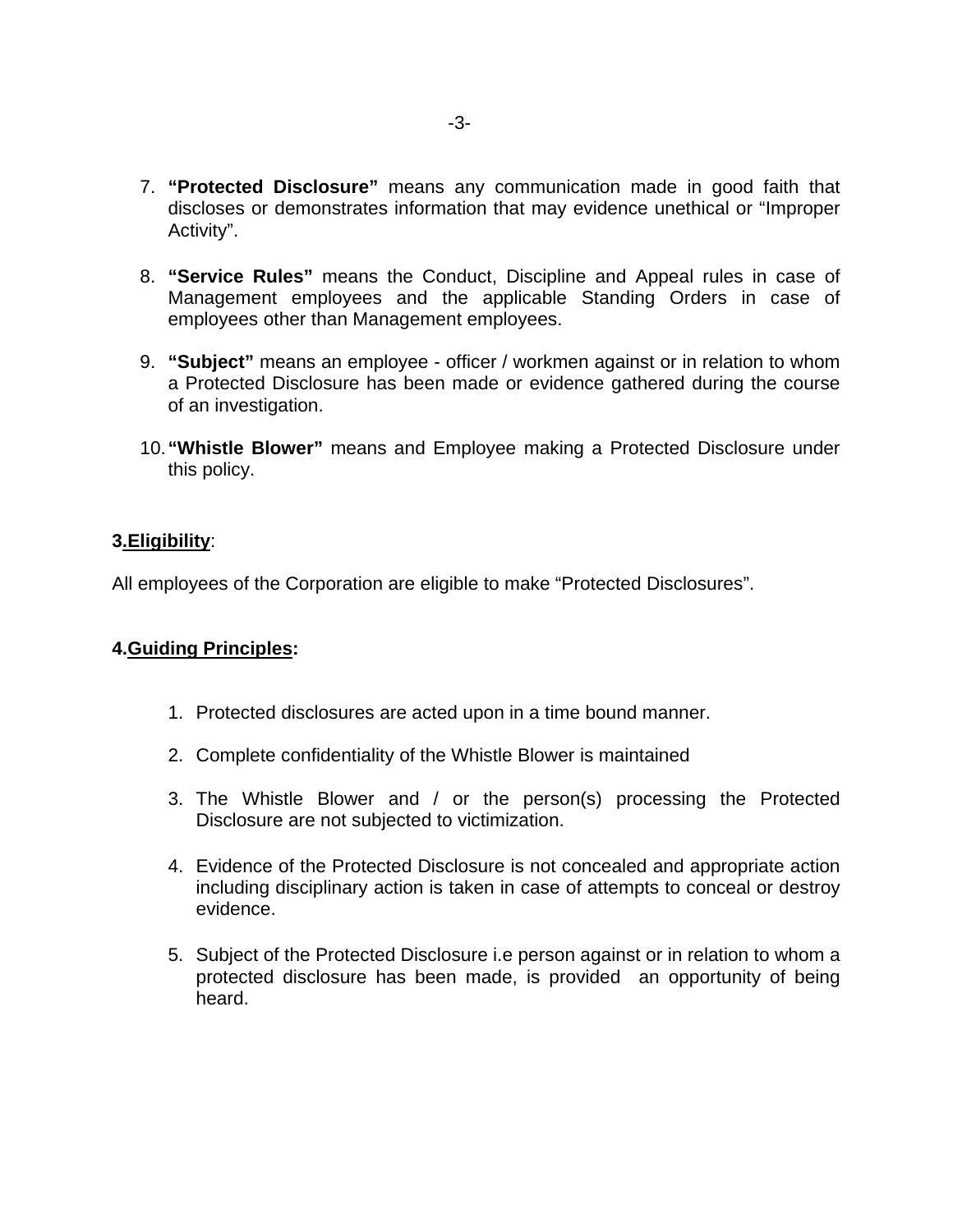## **5.Whistle Blower – Role & Disqualifications:**

## **A) Role**

- 1. The Whistle Blower's role is that of a reporting party with reliable information.
- 2. The Whistle Blower is not required or expected to conduct any investigations on his own.
- 3. The Whistle Blower does not have any right to participate in investigations.
- 4. Protected Disclosure will be appropriately dealt with by the Competent Authority.
- 5. The Whistle Blower shall have a right to be informed of the disposition of his disclosure except for overriding legal or other reasons.

## **B) Disqualifications:**

- 1. Genuine Whistle Blowers will be accorded protection from any kind of unfair treatment / victimization. However, any abuse of this protection will warrant disciplinary action.
- 2. Whistle Blowers, who make any Protected Disclosures, which have been subsequently found to be motivated or malafide or malicious or frivolous, baseless or reported otherwise than in good faith, will be liable for disciplinary action as per the applicable Service Rules.
- 3. Whistle Blowers, who make three Protected Disclosures, which have been subsequently found to be malafied, frivolous, baseless, malicious or reported otherwise than in good faith, will be disqualified from reporting further Protected Disclosure under this policy.

### **6. Procedures - Essentials and handling of Protected Disclosure:**

1. The Protected Disclosure / Complaint should be attached to a letter bearing the identity of the whistle blower / complainant i.e. his/her Name, Employee Number and Location, and should be in a **closed / secured / sealed envelope** addressed to the Competent Authority which should be **superscribed** "**Protected Disclosure**". (If the envelope is not superscribed and closed / sealed / secured, it will not be possible to provide protection to the whistle blower as specified under this policy).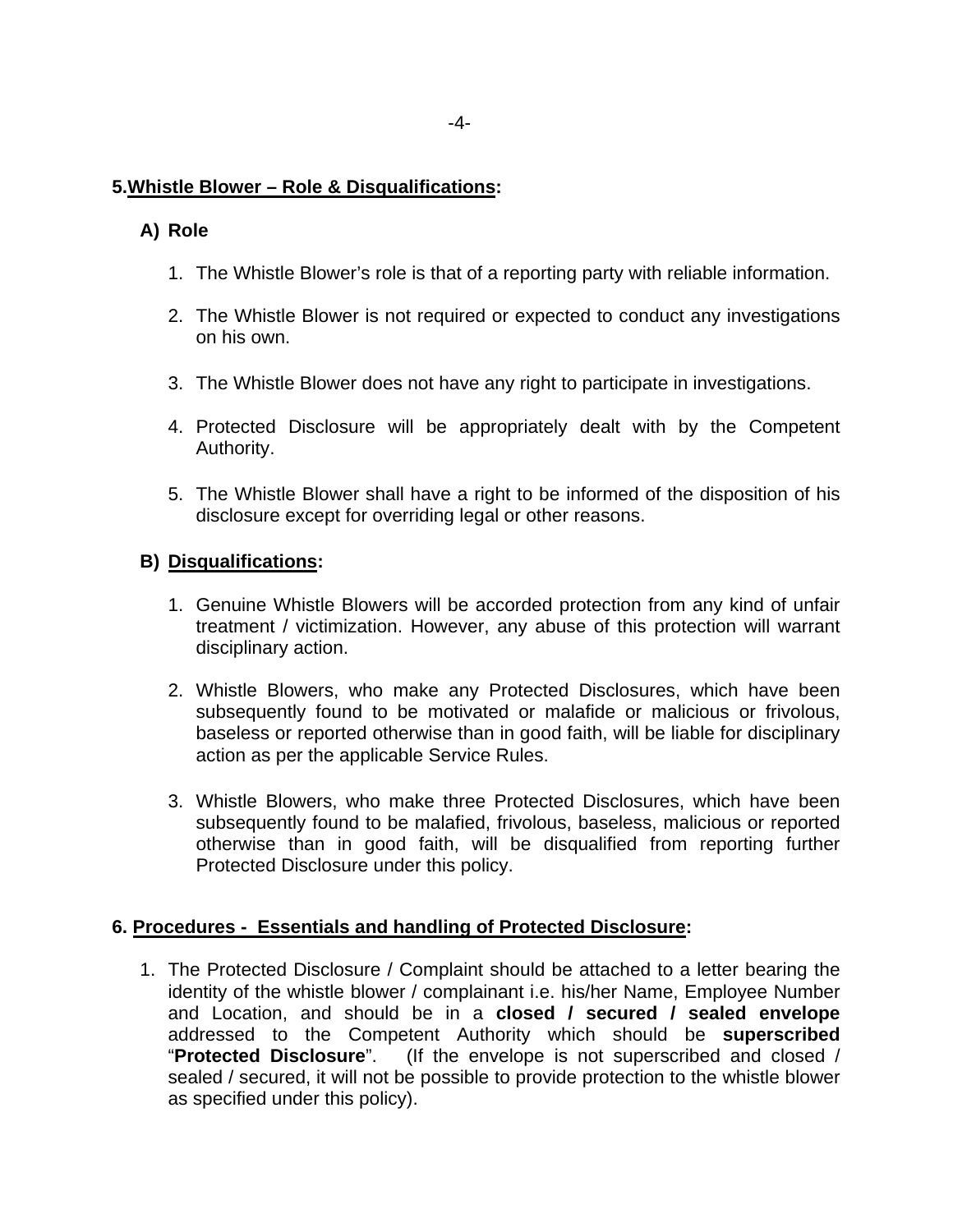- 2. If the Whistle Blower believes that there is a conflict of interest between the Competent Authority and the whistle blower, he may send his protected disclosure directly to the Audit Committee of the Board of Directors of the Corporation c/o the Company Secretary.
- 3. Anonymous or pseudonymous protected disclosure shall not be entertained.
- 4. Protected Disclosure should either be typed or written in legible hand writing in English, Hindi or Regional language of the place of employment of the whistle blower and should provide a clear understanding of the Improper Activity involved or issue / concern raised. The reporting should be factual and not speculative in nature. It must contain as much relevant information as possible and should help in initial assessment and investigation.
- 5. Protected Disclosures should be factual and not speculative or in the nature of a conclusion, and should contain as much specific information as possible to allow for proper assessment of the nature and extent of the concern.
- 6. Investigations into any improper activity which is the subject matter of an inquiry or order under the Public Servants' Inquiries Act, 1850 or under the Commissions of Inquiry Act, 1952 will not come under the purview of this policy.

# **7. Investigations and Role of Investigators:**

On receipt of Protected Disclosure, the Competent Authority shall detach the covering letter and verify / confirm the authenticity of the Whistle Blower. On receipt of confirmation, the protected disclosure may be forwarded to the investigators for investigation.

### **A)Investigation:**

- 1. Investigations will be launched only after a preliminary review by the Competent Authority which establishes that;
	- i) The alleged act constitutes an improper or unethical activity or conduct, and
	- ii) The allegation is supported by information specific enough to be investigated or in cases where the allegation is not supported by specific information, it is felt that the concerned matter deserves review.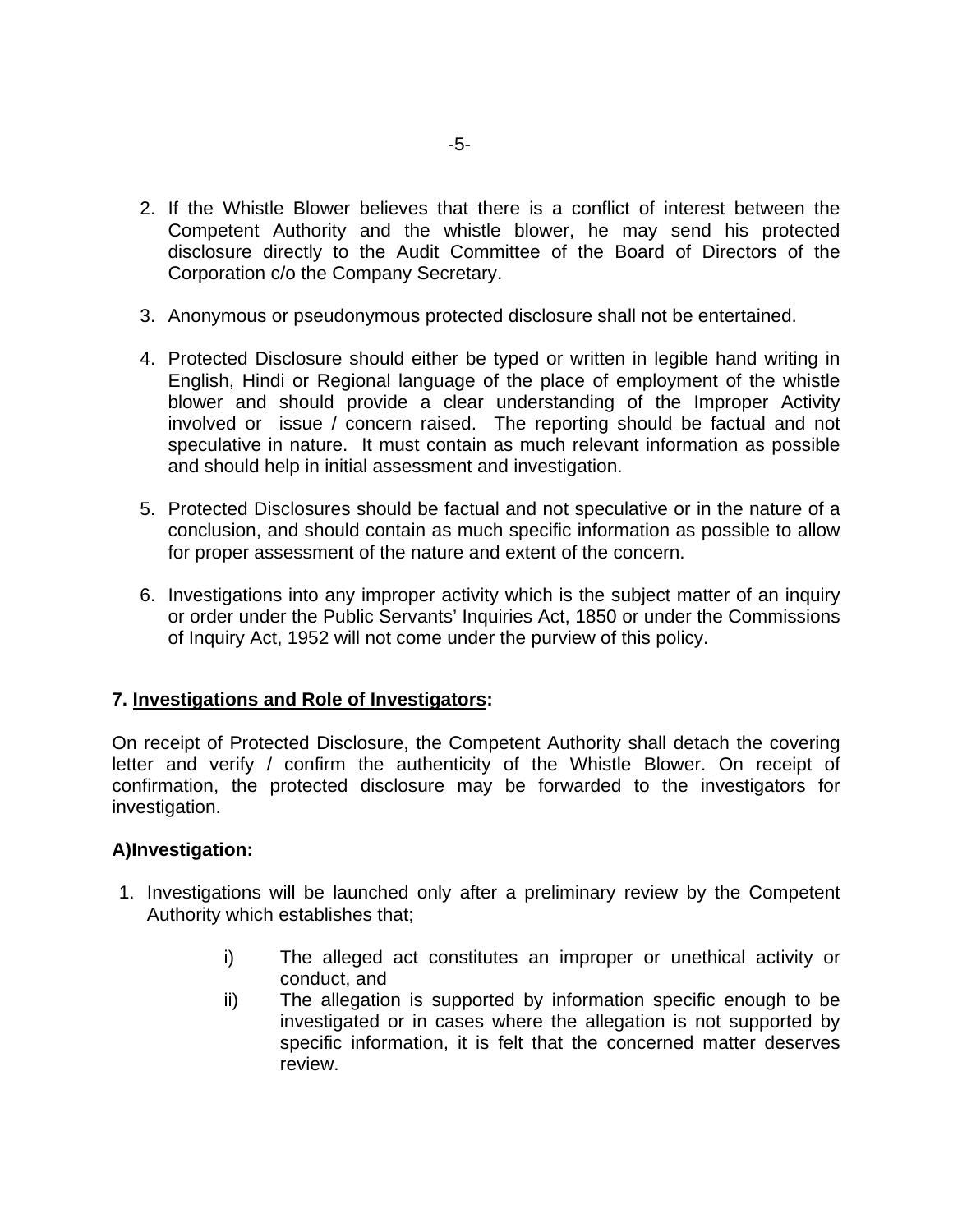- 2. If the Competent Authority determines that an investigation is not warranted, reason(s) for such determination shall be recorded in writing.
- 3. If the Competent Authority is prima facie satisfied that the Protected Disclosure warrants investigation of the alleged improper activity, Competent Authority will direct appropriate investigating machinery of the Corporation to investigate the matter.
- 4. The decision to conduct an investigation taken by the Competent Authority is by itself not to be construed as an accusation and is to be treated as a neutral factfinding process.
- 5. The identity of a Subject and the Whistle Blower will be kept confidential to the extent possible given the legitimate needs of law and the investigation.
- 6. Subjects will normally be informed of the allegations at the outset of a formal investigation and will be given opportunities for providing their inputs during the investigation.
- 7. Subjects shall have a duty to co-operate with the Competent Authority or any of the Investigators during investigation to the extent that such co-operation will not compromise self-incrimination protections available under the applicable laws.
- 8. Subjects have a responsibility not to interfere with the investigation. Evidence shall not be withheld, destroyed or tampered with, and witnesses shall not be influenced, coached, threatened or intimidated by the Subjects.
- 9. Unless there are compelling reasons not to do so, Subjects will be given the opportunity to respond to material findings contained in an investigation report. No allegation of wrongdoing against a Subject shall be considered as maintainable unless there is good evidence in support of the allegation.
- 10. Subjects have a right to be informed of the outcome of the investigation.
- 11. The investigation shall be completed normally within 45 days of the date of receipt of the protected disclosure or such extended period as the Competent Authority may permit for reasons to be recorded.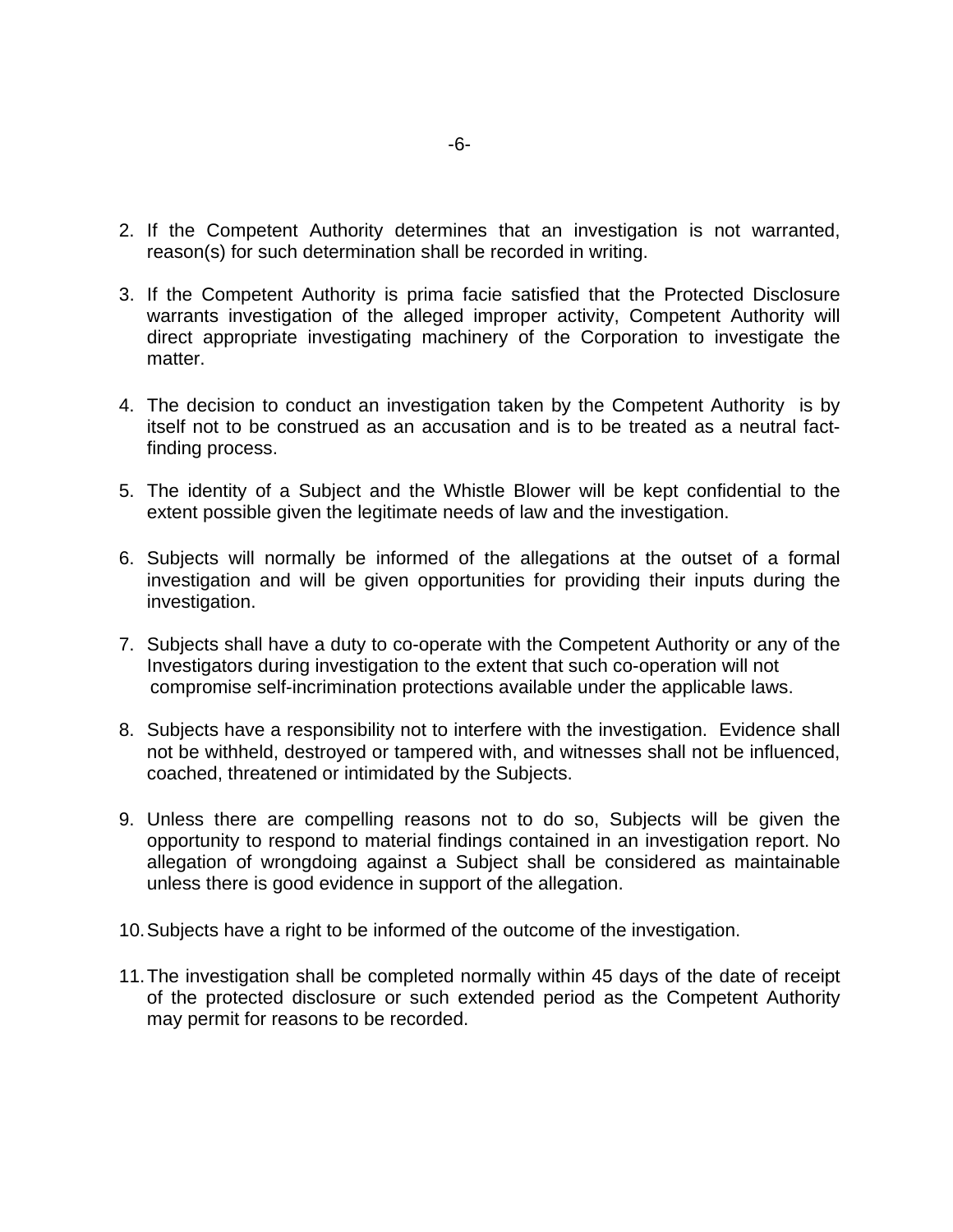## **B) Role of Investigators**:

- 1. Investigators are required to conduct a process towards fact-finding and analysis. Investigators shall derive their authority from Audit Committee / Competent Authority when acting within the course and scope of their investigation.
- 2. All Investigators shall perform their role in an independent and unbiased manner. Investigators have a duty of fairness, objectivity, thoroughness, ethical behavior and observance of professional standards.

### **8.Protection:**

The identity of the Whistle Blower shall be kept confidential

- 1. No unfair treatment will be meted out to a Whistle Blower by virtue of his/her having reported a Protected Disclosure under this Policy.
- 2. Complete protection, will be given to Whistle Blowers against any unfair practice like retaliation, threat or intimidation of termination / suspension of service, disciplinary action, transfer, demotion, refusal of promotion, or the like including any direct or indirect use of authority to obstruct the Whistle Blower's right to continue to perform his duties / functions including making further Protected Disclosure.
- 3. If the Whistle Blower is required to give evidence in criminal or disciplinary proceedings, arrangements will be made for the Whistle Blower to receive advice about the procedure. Expenses incurred by the Whistle Blower in connection with the above, towards travel etc. will be reimbursed as per normal entitlements.
- 4. A Whistle Blower may report any violation of the above clause to the Competent Authority who shall investigate into the same and take corrective action as may be required.
- 5. Any other Employee assisting in the said investigation shall also be protected to the same extent as the Whistle Blower.